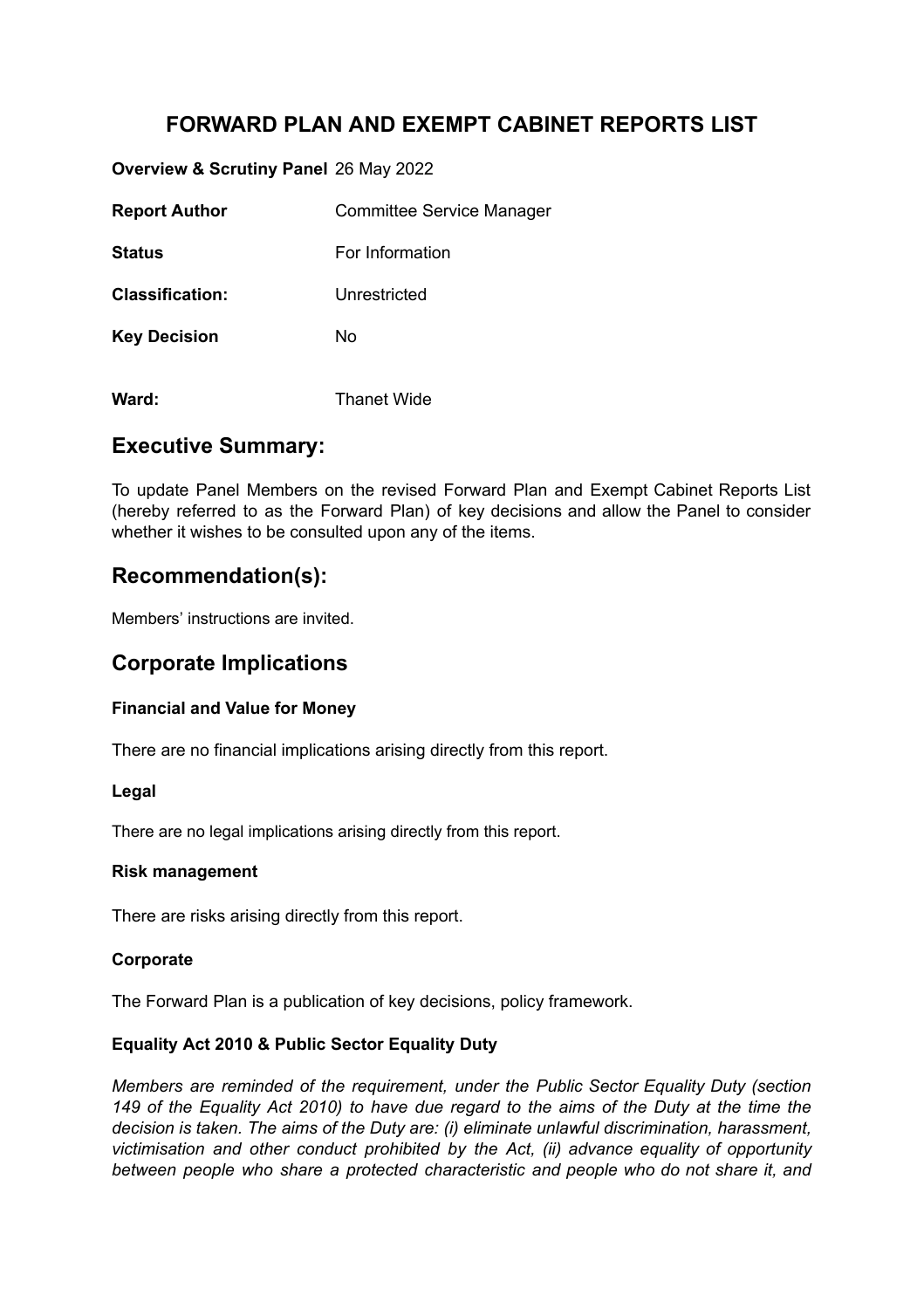*(iii) foster good relations between people who share a protected characteristic and people who do not share it.*

*Protected characteristics: age, sex, disability, race, sexual orientation, gender reassignment, religion or belief and pregnancy & maternity. Only aim (i) of the Duty applies to Marriage & civil partnership*.

This report relates to the following aim of the equality duty: - *(Delete as appropriate)*

- *● To eliminate unlawful discrimination, harassment, victimisation and other conduct prohibited by the Act.*
- *● To advance equality of opportunity between people who share a protected characteristic and people who do not share it*
- *● To foster good relations between people who share a protected characteristic and people who do not share it.*

There are no equity and equalities issues arising directly from this report but the Council needs to retain a strong focus and understanding on issues of diversity amongst the local community and ensure that policy decisions being made and service delivery to residents match these.*.*

## **CORPORATE PRIORITIES**

This report relates to the following corporate priorities: -

● Communities

## **1.0 Introduction and Background**

- 1.1 The law requires that the Council regularly publish a Forward Plan of Key Decisions. Thanet's Forward Plan and Exempt Cabinet Report List is updated monthly and published on the Council's internet site [www.thanet.gov.uk](http://www.thanet.gov.uk/)
- 1.2 The aim of the Forward Plan is to allow the general public and Council Members to see what decisions are coming up over the next few months and how they will be handled i.e. whether a decision will be taken by Cabinet or Council, and whether there will be input from Overview & Scrutiny during the process.
- 1.3 Overview & Scrutiny receives an updated copy of the Forward Plan at each Panel meeting. The Panel can identify any item on the Forward Plan to be added to the Overview and Scrutiny work programme in order to be scrutinised further. A copy of the latest version of the Forward Plan is attached at Annex 1 to the report.
- 1.4 Members may wish to note that the new The Local Authorities (Executive Arrangements) (Meetings and Access to Information) (England) Regulations 2012 requires that the Council gives 28 clear days' notice of any key decision or of any reports which the Cabinet intends to consider in private session.

Contact Officer: Charles Hungwe, Senior Democratic Services Officer, Ext 57186 Reporting to: Nick Hughes, Committee Services Manager, Ext 57208